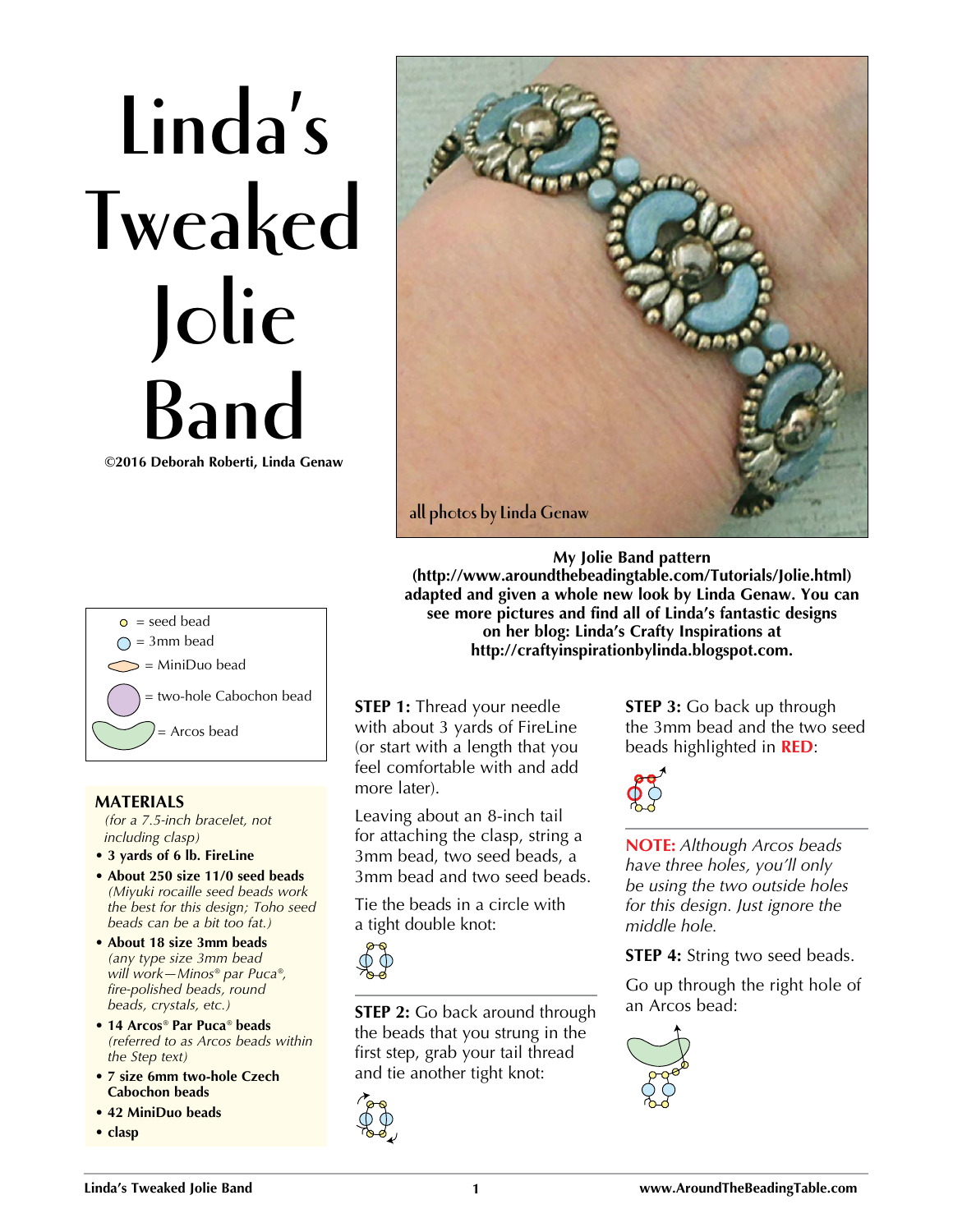**STEP 5:** String a seed bead and go up through the right hole of a two-hole Cabochon bead.

String another seed bead and go up through the right hole of another Arcos bead:



**STEP 6:** String six seed beads.

Go around the top of the Arcos bead that you just exited (highlighted in **RED**) and then down through the left hole of this same Arcos bead:



**STEP 7:** String a seed bead.

Go down through the left hole of the twohole Cabochon bead highlighted in **RED**:



**STEP 8:** String a seed bead.

Go down through the left hole of the Arcos bead highlighted in **RED**:



**STEP 9:** String two seed beads.

Go across through the four seed beads highlighted in **RED**:



**STEP 10:** Go back up through the right hole of the bottom Arcos bead, the seed bead above, the right hole of the two-hole Cabochon bead, the seed bead above and the right hole of the top Arcos bead highlighted in **RED**:



**STEP 11:** Go back around and down through the six seed beads, the left hole of the Arcos bead and the seed bead highlighted in **RED**:



**STEP 12:** String three MiniDuo beads.

Go around the twohole Cabochon bead and then down through the seed bead, the left hole of the Arcos bead and the six seed beads highlighted in **RED**:



**STEP 13:** Go up through the right hole of the Arcos bead and the seed bead highlighted in **RED**:



**STEP 14:** String three MiniDuo beads.

Go around the twohole Cabochon bead and then up through the seed bead, the right hole of the Arcos bead and the six seed beads highlighted in **RED**:



**STEP 15:** String three seed beads.

Go down through the outside hole of the MiniDuo bead highlighted in **RED**:



**STEP 16:** String a seed bead.

Go down through the outside hole of the middle MiniDuo bead highlighted in **RED**:



Many more FREE patterns on my website here: **https://www.aroundthebeadingtable.com/Tutorials/**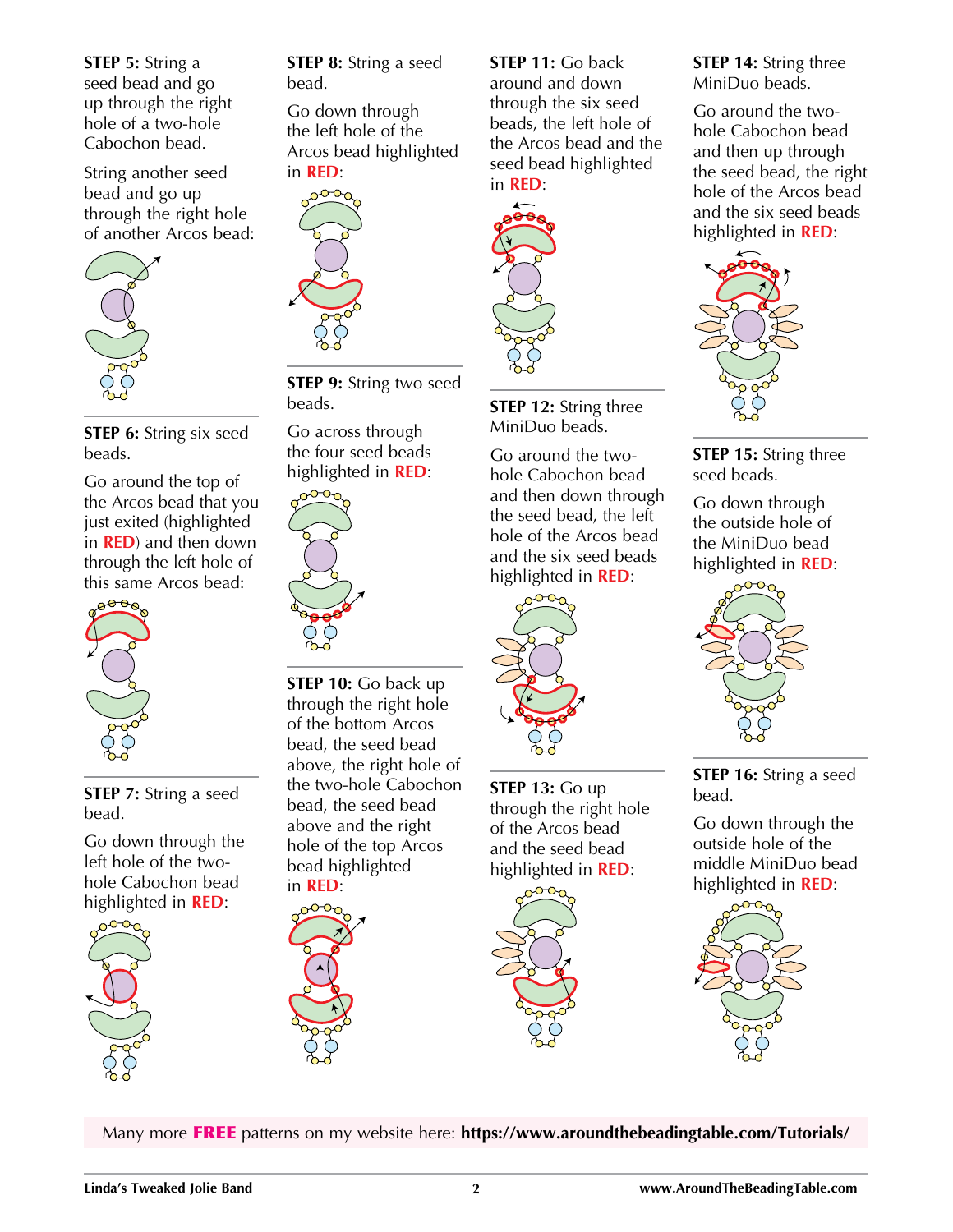**STEP 17:** String another seed bead.

Go down through the outside hole of the next MiniDuo bead highlighted in **RED**:



**STEP 18:** String three seed beads.

Go around through the six seed beads highlighted in **RED**:



**STEP 19:** String three seed beads.

Go up through the outside hole of the MiniDuo bead highlighted in **RED**:



**STEP 20:** String a seed bead.

Go up through the outside hole of the middle MiniDuo bead highlighted in **RED**.

String another seed bead.

Go up through the outside hole of the next MiniDuo bead highlighted in **RED**:



**STEP 21:** String three seed beads.

Go around through the four seed beads highlighted in **RED**:



**STEP 22:** To add some extra strength to your band, go back around through the outer ring of seed beads and MiniDuo beads (highlighted in **RED**):



23**:** String a 3mm bead, two seed beads and a 3mm bead.

Go around and back across through the two seed beads highlighted in **RED**:



**STEP 24:** Go back around through the beads that you added in the last step (highlighted in **RED**):



**STEP 25:** Go back up through the 3mm bead and the two seed beads highlighted in **RED**:



**STEP 26:** Repeat Step 4 to Step 25 until your bracelet is the length you want it, *minus* about a quarter-inch *and* the length of your clasp: